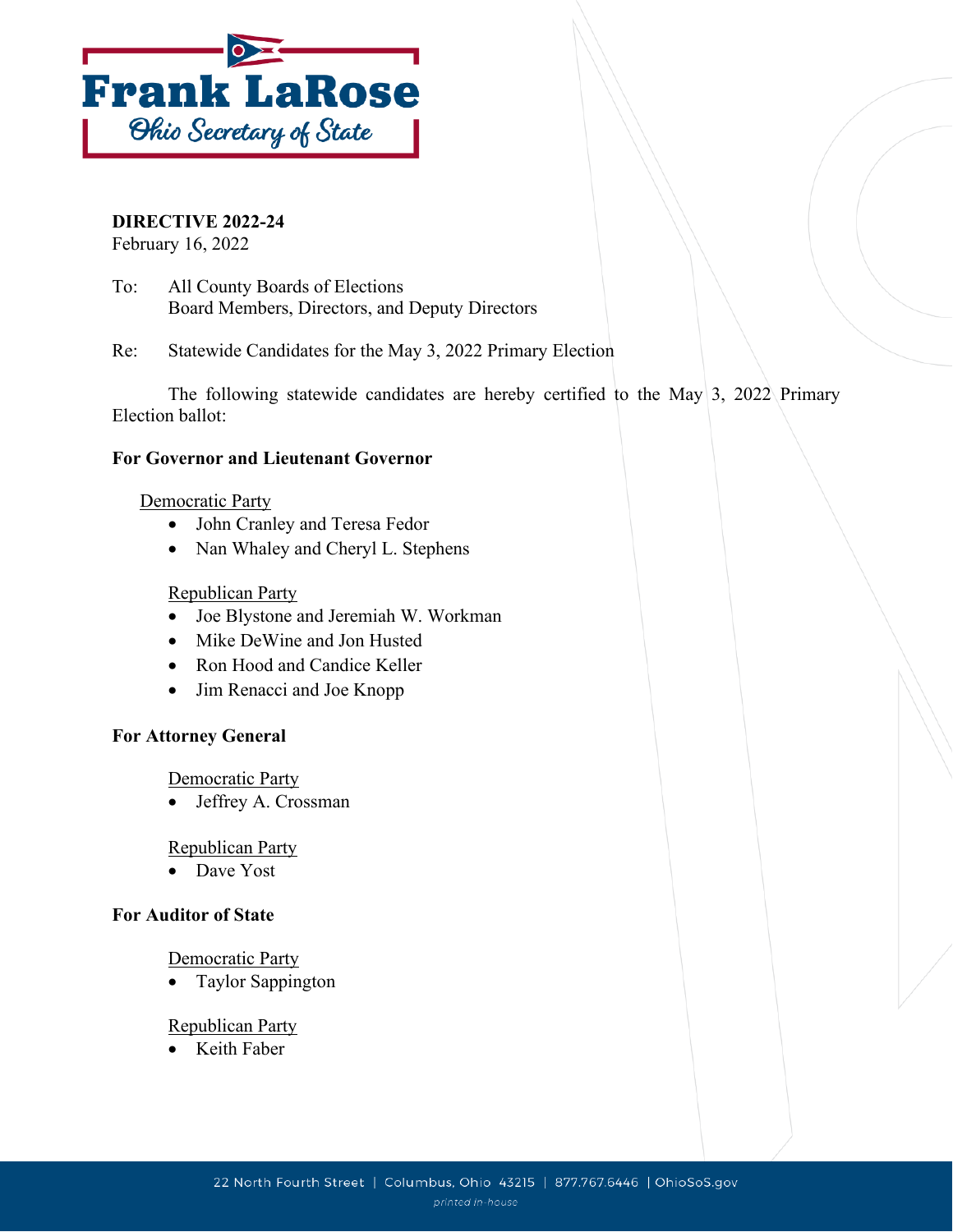### **For Secretary of State**

Democratic Party

• Chelsea Clark

# Republican Party

- John Adams
- Frank LaRose

### **For Treasurer of State**

Democratic Party

• Scott Schertzer

Republican Party

• Robert Sprague

# **For Chief Justice of the Supreme Court**

Democratic Party

• Jennifer Brunner

Republican Party

• Sharon L. Kennedy

## **For Justice of the Supreme Court (Full Term Commencing 01/01/23)**

### Democratic Party

• Terri Jamison

### Republican Party

• Pat Fischer

## **For Justice of the Supreme Court (Full Term Commencing 01/02/23)**

### Democratic Party

• Marilyn Zayas

#### Republican Party

• Pat DeWine